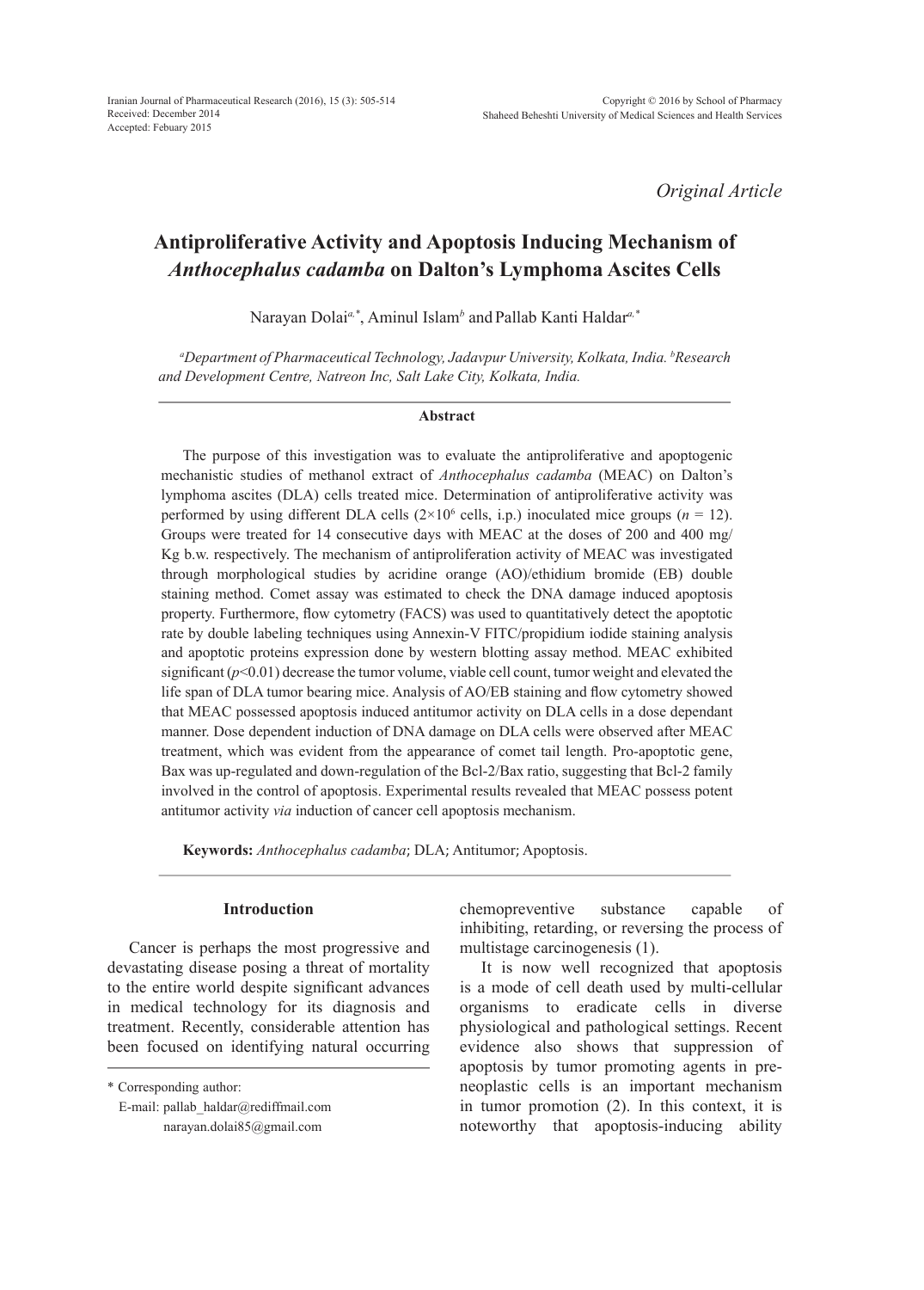seems to have become a primary factor in considering the efficacy of chemo-preventive agents.

*Anthocephalus cadamba* (Roxb.) Miq. (Rubiaceae) is commonly known as "Kadamba", which is frequently found in moist deciduous evergreen forests and widely distributed throughout the greater part of India (3). Various plant parts are used as folk medicine in the treatment of tumor, inflammation, fever, hematological diseases, skin diseases, leprosy and hypoglycemic agent (3, 4). Until now, scientific bioactivity determination studies have revealed its antimalarial (5), antihepatotoxic (6), anti-inflammatory (7), antidiabetic (8), antioxidant, wound healing and antimicrobial activities (3). The antitumor activity and *invivo* antioxidant status of methanol extract *A. cadamba* on Ehrlich ascites carcinoma treated mice was reported in our previous experiment (9). Here we report the dose-dependent apoptogenic effect of MEAC on Dalton's lymphoma ascites (DLA) cells treated mice. In the present study, we addressed the relevance of morphological detection, DNA damage by comet assay, flow cytometric analysis and Bax and Bcl-2 using western blotting of MEAC induced DLA cells apoptosis.

#### **Experimental**

## *Plant material and extraction*

The stem bark of *A. cadamba* (Roxb.) Miq. (Rubiaceae) was collected from the middle hill region of Sikkim in the month of September 2010 and authenticated by Botanical Survey of India, Gangtok, India. A voucher specimen (SHRC-5/5/2010/Tech.47A) was deposited at Phytotherapy and Pharmacology Research Laboratory, Department of Pharmaceutical Technology, Jadavpur University, Kolkata. First the collected stem bark was shade dried at room temperature for 7 days and then powdered in a mechanical grinder. Next, the powdered plant material (1 Kg) was successively extracted by methanol using Soxhlet extraction apparatus. Then solvent was completely evaporated under reduced pressure, *in vacuo* at 40 °C to render the methanol extract (MEAC; 200 g; 20.0% w/w).

## *Phytochemical analysis of MEAC Qualitative screening*

The presence of various phytoconstituents such as glycosides, steroids, saponins, alkaloids, tannins, phenolics and flavonoid were analyzed by using standard protocols (10).

# *Quantification of total phenolic and flavonoid contents*

The quantities of phenolics and flavonoids compound were measured by the method described in our previous study (11). The Folin–Ciocalteu method and aluminium trichloride colormetric assay were applied for the determination of phenolics and flavonoids compound, respectively.

#### *Animals*

Swiss albino mice of about 8 weeks of age with an average body weight of 20-25 g were used for the experiment. The mice were grouped and housed in poly acrylic cages (38 cm  $\times$  23  $cm \times 10$  cm) with not more than six animals per cage.

 The animals were maintained under standard laboratory conditions (temperature 25-30 °C and 55-60% relative humidity with dark/light cycle 14/10 h) and were allowed to free access of standard dry pellet diet and water *ad libitum*. The mice were acclimatized to laboratory conditions for 7 days before commencement of the experiment.

#### *Acute toxicity study*

The acute oral toxicity of MEAC in Swiss albino mice was performed as per OECD guideline 425 (OECD, 2008). The extract was safe up to the dose of 2 g/Kg b.w. p.o. for mice. Generally 1/5th to 1/10th of the lethal dose has taken for effective dose calculation. So, 200 and 400 mg/Kg b.w. doses were used in the present study (9).

#### *Cell culture*

DLA cells were obtained from Chittaranjan National Cancer Institute, Kolkata, India. Ascitic fluid was drawn out from DLA tumor bearing mouse at the log phase (days 7–8 of tumor bearing) of the tumor cells. The DLA cells were maintained *in-vivo* in Swiss albino mice by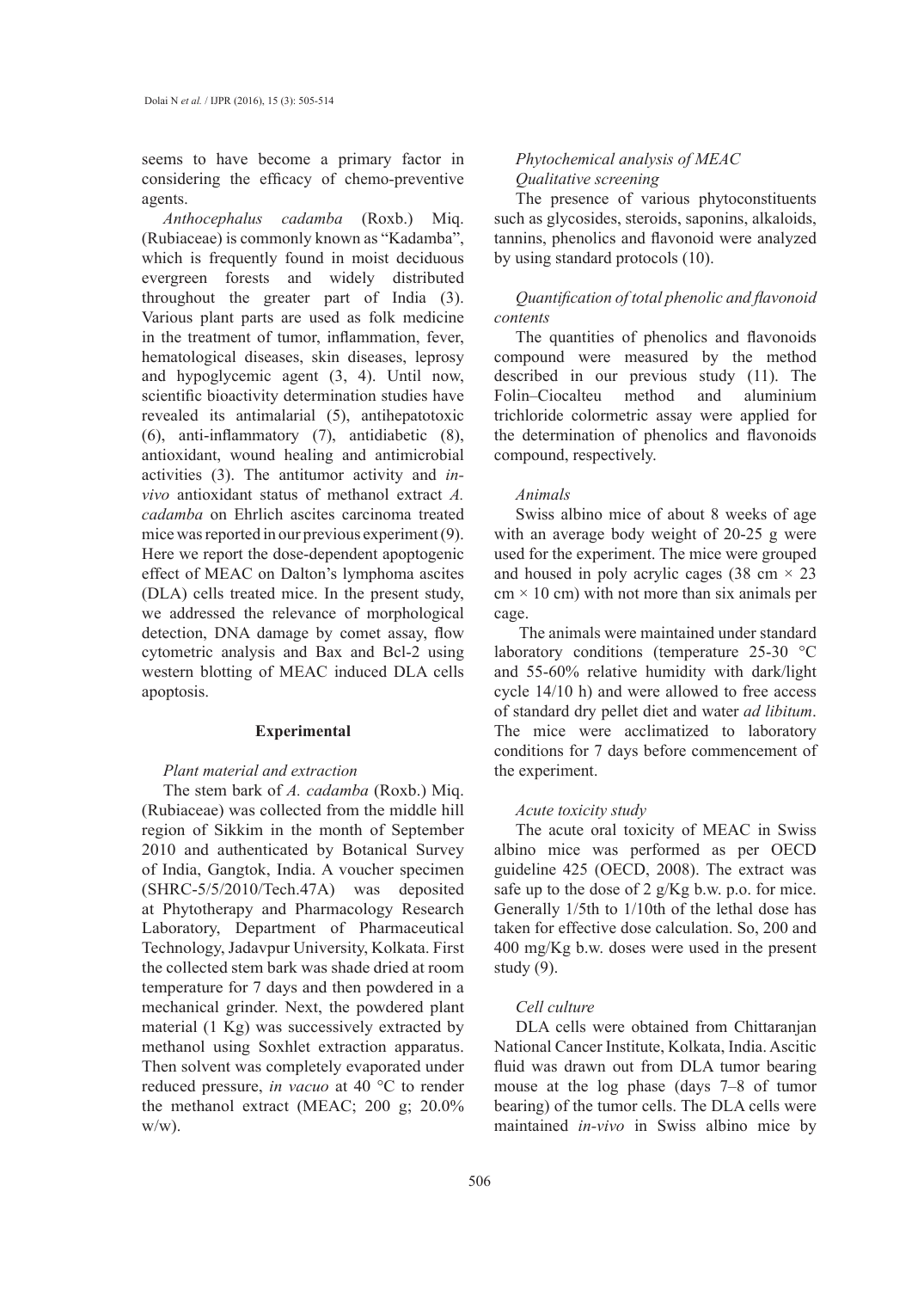intraperitoneal transplantation of  $2 \times 10^6$  cells per mouse after every 10 days and it is used for both *in-vivo* and *in-vitro* study.

#### *Cell viability assay*

Cell viability was determined by using the3-(4,5-dimethylthiazol-2-yl)-2,5 diphenyltetrazolium (MTT) assay (12). Briefly, 0.1 mL of cell suspension was seeded in 96-well plates (Greiner, Frickenhausen, Germany) with a seeding density of  $1 \times 10^4$  cells/well. The cells were treated with different concentrations of MEAC (10, 25, 50, 100, 150 and 200 μg/mL) and incubated for 24 h at 37 °C, 5%  $CO_2$  with 98% relative humidity. After incubation, 20 μL of MTT (5 mg/mL) in phosphate buffered saline (PBS) were added to each well and the plates were incubated for 4 h at 37 °C. The colored formazan crystals which were produced from MTT were dissolved in 150 μL of dimethyl sulfoxide (DMSO) and the absorbance was measured at a wavelength of 570 nm by ELISA plate reader. All determinations were carried out in triplicate. Concentrations of MEAC showing 50% reduction in cell viability (ie,  $IC_{50}$  values) were then calculated.

## *Treatment schedule for assessment of antitumor potential*

Swiss albino mice (20–25 g) were divided in to four groups  $(n = 12)$ . Except Group-I all the animals in each groups were being injected DLA cells  $(2\times10^6 \text{ cells/mouse}, i.p.).$ This was marked as day '0'. Group-I served as normal saline control (5 mL/Kg, i.p.) and group-II served as DLA control. After 24 h, DLA transplanted Group-III and IV were being injected MEAC (200 and 400 mg/Kg b.w, i.p.) once daily for 14 consecutive days (9). After administration of last dose, 6 mice from each group were kept fasting for 18 h and blood was collected by direct cardiac puncture for the estimation of hematological parameters determination and then those animals were sacrificed for collection of DLA cells to check the apoptogenic properties of stem bark of *A. cadamba*. Rest of the animals in each groups were kept alive with food and water *ad libitum* to check percentage increase in life span of the tumor host to determine the mean survival time

#### (MST).

Antitumor activity of MEAC was assessed by observation of changes with respect to the following parameters (13).

#### *Tumor volume and weight*

The mice were dissected and the ascitic fluid was collected from the peritoneal cavity. Volume of the fluid was measured by taking it in a graduated centrifuge tube and expressed in milliliter (mL). Tumor weight was measured by taking the weight of the mice before and after the collection of the ascitic fluid from peritoneal cavity and expressed in gram (g).

#### *Percentage increase life span (% ILS)*

The effect of MEAC on tumor growth was monitored by recording the mortality of the experimental mice. Percentage increase in life span (%ILS) was calculated by the following formula.

Mean survival time (MST) in days  $=$  (Day of the first death + Day of the last death)  $/2$ 

ILS  $(\% ) = [$ (MST of the treated group / MST of the control group) –  $1] \times 100$ 

#### *Tumor cell (Viable/nonviable) count*

The ascitic fluid was taken in a WBC pipette and diluted upto 20 times with PBS solution. Then a drop of the diluted cell suspension was placed on the Neubauer's counting chamber and the numbers of cells in the 64 small squares were counted.

The viability and non-viability of the cell were determined by trypan blue assay. The cells were stained with trypan blue (0.4% in normal saline) dye. The cells that did not take up the dye were viable and those that took the dye were nonviable. These viable and nonviable cells were counted by using the under-scribbled formula.

Cell count = (Number of cells  $\times$  dilution factor) / (Area  $\times$  thickness of liquid film)

#### *Hematological parameters*

Collected blood was used for the estimation of hemoglobin (Hb), red blood cell (RBC) and white blood cell (WBC) count by standard procedures (14).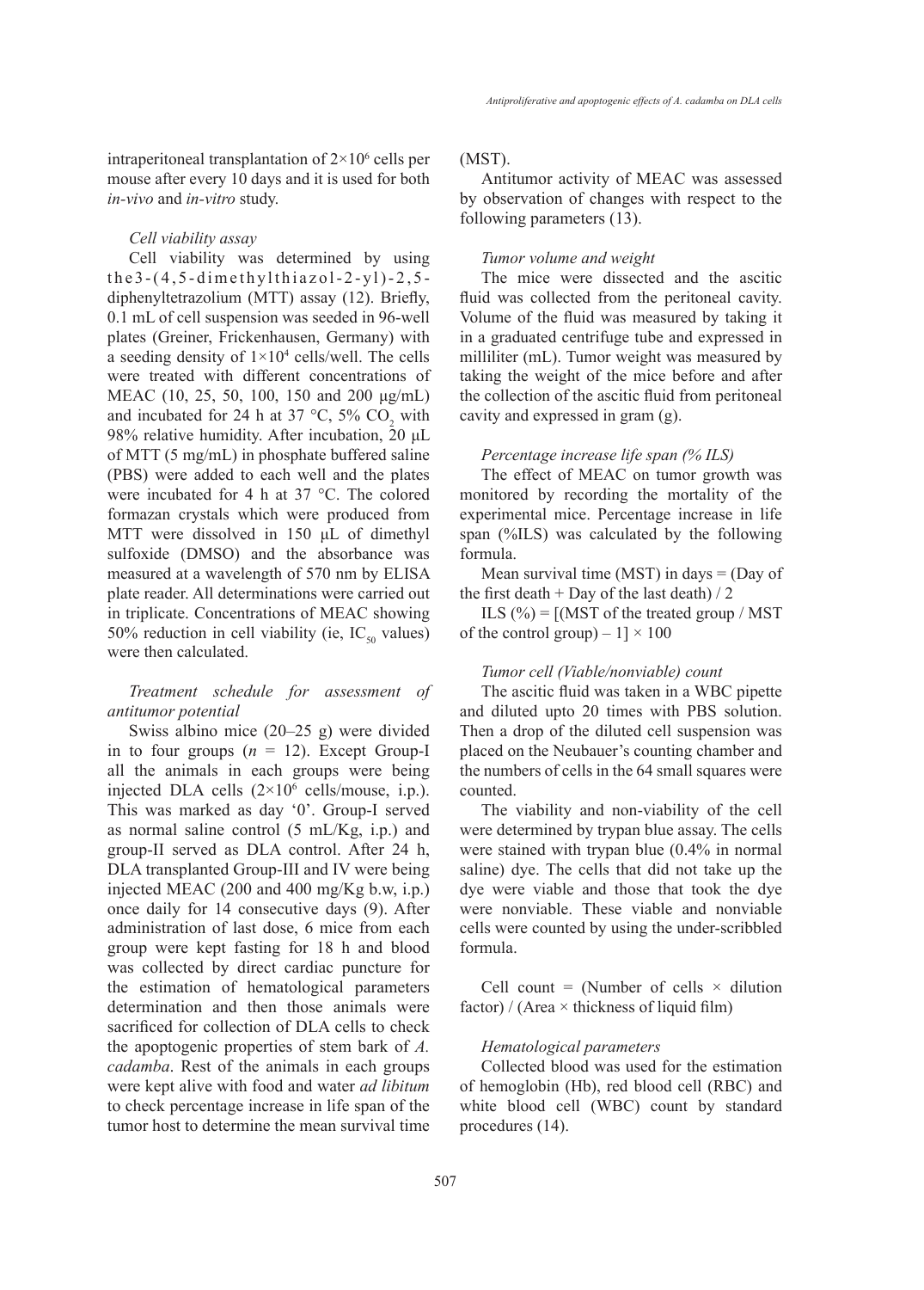#### *Detection of apoptosis*

Isolation of DLA from mice peritoneal cavity The DLA cells were isolated from the peritoneal cavity of tumor-bearing mice (control or treated). 3 mL of sterile PBS was injected into the peritoneal cavity of the mice and the peritoneal fluid containing the tumor cells was withdrawn, collected in sterile Petri dish and incubated at 37 °C for 2 h. The cells of macrophage lineage adhered to the bottom of the Petri dishes. The non-adherent population was aspirated out gently and repeatedly washed with PBS. The viability of DLA was assessed by trypan blue exclusion test. The viable DLA cells were processed for further experiments (15).

# *Acridine orange (AO) and ethidium bromide (EB) double staining*

DNA binding dyes AO and EB (Sigma Aldrich, USA) were used for the morphological detection of apoptotic and necrotic cells (16). DLA cells  $(1\times10^6)$  were collected from sacrificed mice. The cells were detached, washed by cold PBS and then stained with a mixture of AO (100  $\mu$ g/mL) and EB (100  $\mu$ g/mL) at room temperature for 5 min. The stained cells were observed by a fluorescence microscope (Leica DM 3000, Germany) at 40X magnifications. The cells were divided into four categories as follows: living cells (normal green nucleus), early apoptotic (bright green nucleus with condensed or fragmented chromatin), late apoptotic (orangestained nuclei with chromatin condensation or fragmentation) and necrotic cells (uniformly orange-stained cell nuclei). In each experiment, more than 300 cells/sample were counted for % of apoptotic cells count.

## *Comet Assay*

The extent of DNA was quantified by alkaline single cell gel electrophoresis (SCGE), also known as the comet assay. Briefly, cells suspended in 0.5% (w/v) low melting agarose were layered over a frosted microscopic slide coated with a layer of 1% normal melting agarose. The slides were left in a lysing solution overnight at 4 °C. Electrophoresis was carried out for 30 min (280 mA, 20 V) at 4 °C. The slides were washed thrice with neutralizing buffer (Tris 0.4 M, pH 7.5), stained with EB, examined under

a fluorescence microscope (Leica DM3000, Germany) and subjected to image analysis using CometScore software (17).

## *Flow cytometric analysis (FACS) assay*

Assay was performed using procedure described in the reagent-kit purchased from BD Biosciences and protocol was followed by manufacturer's instruction. To distinguish between apoptosis and necrosis, in a double labeling system, DLA cells from untreated or MEAC treated tumor-bearing mice were washed twice with cold PBS and then re-suspended in 1X binding buffer at a concentration of  $1\times10^6$ cells/mL. Then  $100 \mu L$  of the cell suspension was transferred to the 5 mL culture tube. Afterward, added 25 µL of Annexin V-FITC and/or propidium iodide (PI) solution to the cell suspension. The cell were gently mixed by vortexing and incubated for 15 min at 37 °C. Then 400  $\mu$ L of 1X binding buffer was added to each tube and analyzed by FACS within one hour using flowcytometer (BD LSRFortessa™ Cell analyzer, USA).

*Analysis of protein expression by Western blotting*

DLA lysate was loaded into a 10% Sodium dodecyl sulfate (SDS)-polyacrylamide gel. After electrophoresis, the gel was transferred to nitrocellulose membrane and blocked with 5% Bovin serum albumin (BSA) in 1X tris buffer saline (TBS). The membrane was then incubated with specific primary antibody of anti-Bax, anti-Bcl-2 and β-actin (1:1000) for overnight at 4 °C. The protein of interest was visualized by treating with alkaline phosphatase (ALP) conjugated specific secondary antibody. The target protein band was then visualized using bromochloroindolyl phosphate (BCIP) and nitrobluetetrazolium (NBT) substrates. Equal loading of protein in each lane was established by β-actin antibody probing  $(1)$ .

## *Statistical analysis*

Data was statistically analyzed by using one way analysis of variance (ANOVA) followed by Dunnett's post hoc test by GraphPad Prism software (Version 5.0, GraphPad Prism software Inc., San Diego, CA).  $p<0.01$  was considered as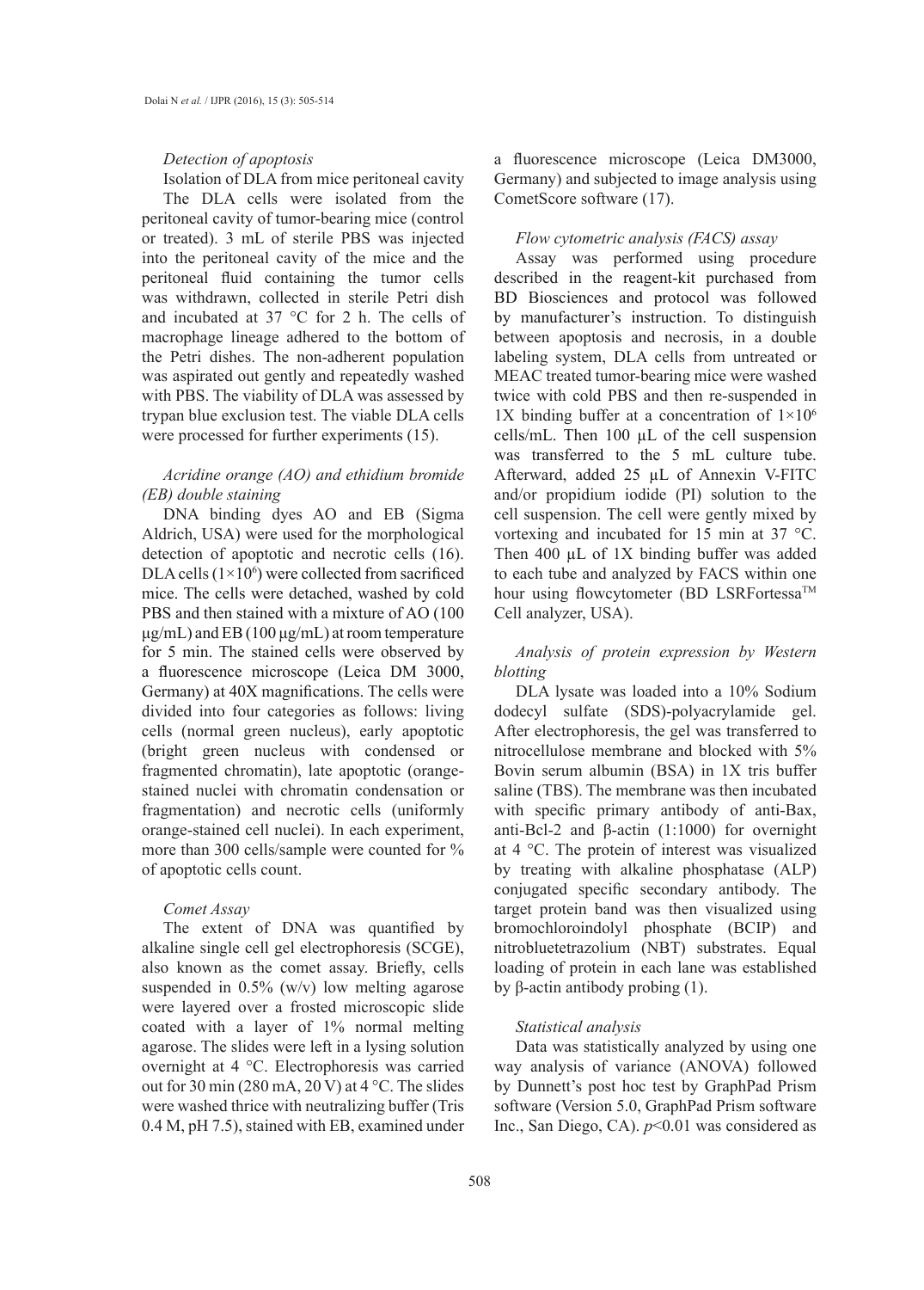|  |  |  |  | <b>Table 1.</b> Phytochemical analysis of MEAC. |
|--|--|--|--|-------------------------------------------------|
|--|--|--|--|-------------------------------------------------|

| <b>Fractions</b> | <b>Steroid</b> | <b>Glycoside</b> | <b>Alkaloid</b> | <b>Saponin</b> | Tannin                   | <b>Phenolic</b><br>$mg \text{ GAE}/g$ | Flavonoid<br>$mg$ QE/g |
|------------------|----------------|------------------|-----------------|----------------|--------------------------|---------------------------------------|------------------------|
| <b>MEAC</b>      |                |                  | $\sqrt{1}$      |                | $\overline{\phantom{a}}$ | $164.75 \pm 3.8$                      | $51.20 \pm 2.1$        |

+: present; -: absent; GAE: gallic acid equivalent; QE: quercetin equivalent; Values are represents the mean of triplicate experiments  $(mean \pm S.E.M).$ 

statistically significant.

#### **Results**

Qualitative screening of MEAC revealed the presence of steroids, glycosides, saponins, alkaloids, phenolics and flavonoids. Total phenolic contents were found  $164.75 \pm 3.8$ mg gallic acid equivalent/g, and flavonoid compounds were found to be  $51.20 \pm 2.1$  mg of quercetin equivalents/g of MEAC (Table 1).

The MEAC were able to reduce viability of the DLA cells in a dose-dependent manner, and the IC<sub>50</sub> value was found to be  $90.45 \pm 3.94 \text{ }\mu\text{g}$ / mL.

Antitumor activity of MEAC against DLA tumor bearing mice was assessed by the parameters such as tumor volume, tumor weight, cell count (viable and non-viable), mean survival time and % increase in life span. The tumor volume, tumor weight and viable cell count were found to be significantly  $(p<0.01)$ increased and non-viable cell count was significantly (*p*<0.01) declined in DLA control animals, when compared with normal control animals (Table 2). Administration of MEAC at the doses of 200 and 400 mg/Kg significantly (*p*<0.01) decreased the tumor volume and viable cell count. Non-viable cell count was significantly  $(p<0.01)$  higher in MEAC treated animals when examined with respect to DLA control animals. Furthermore, the median survival time was increased to 30.5 days (% ILS =  $52.50$ ) and 37.00 days (% ILS =  $80.00$ ) on administration of MEAC at the doses of 200 and 400 mg/Kg respectively.

There was significantly  $(p<0.01)$  elevated level of WBC and significantly (*p*<0.01) reduced level of RBC and hemoglobin (Hb) in DLA control group as compared to normal control group (Table 2). But, treatment with MEAC at the doses of 200 and 400 mg/Kg in DLA bearing mice significantly (*p*<0.01) increased both the RBC count and Hb content while WBC count was deduced significantly  $(p<0.01)$  when compared with the DLA control group.

Morphological features of apoptosis such as chromatin condensation, nuclear fragmentation, alterations in the size and shape of cells, as revealed by fluorescence microscopic analysis,

**Table 2.** Effect of MEAC on tumor volume (ml), tumor weight (g), viable (Cells×10<sup>7</sup>cell/mL) and nonviable cell count (Cells×10<sup>7</sup>cell/ mL), median survival time (MST), percentage increase life-span (%ILS) and hematological parameters like RBC (cells×10<sup>6</sup> /µL), WBC  $(cells \times 10^3/\mu L)$  and Hb content  $(g/dL)$  in DLA cells bearing mice.

| <b>Parameters</b> | <b>Normal control</b><br>(5 mL/Kg) | <b>DLA</b> control<br>$(2 \times 10^6 \text{ Cell/mL})$ | $DLA + MEAC$<br>$(200 \text{ mg/Kg})$ | $DLA + MEAC$<br>$(400 \text{ mg/Kg})$ |  |
|-------------------|------------------------------------|---------------------------------------------------------|---------------------------------------|---------------------------------------|--|
| Tumor volume      | $\overline{\phantom{a}}$           | $2.99 \pm 0.40$                                         | $1.66 \pm 0.28^{b,*}$                 | $1.26 \pm 0.15^{b,*}$                 |  |
| Tumor weight      | ۰.                                 | $2.85 \pm 0.21$                                         | $1.37 \pm 0.18^{b,*}$                 | $0.91 \pm 0.07 h^{*}$                 |  |
| Viable cell       | $\overline{\phantom{a}}$           | $9.12 \pm 0.45$                                         | $3.99 \pm 0.39^{b,*}$                 | $1.76 \pm 0.28^{b,*}$                 |  |
| Nonviable cell    | $\overline{\phantom{a}}$           | $0.38 \pm 0.07$                                         | $1.24 \pm 0.15^{b,*}$                 | $3.03 \pm 0.72$ b,*                   |  |
| MST (days)        | ۰.                                 | 20.00                                                   | 30.50                                 | 37.00                                 |  |
| $%$ ILS           | ۰                                  | $00\,$                                                  | 52.50                                 | 80.00                                 |  |
| <b>RBC</b>        | $5.63 \pm 0.19$                    | $2.46 \pm 0.60$ a.*                                     | $4.01 \pm 0.18^{b,*}$                 | $4.96 \pm 0.42^{b,*}$                 |  |
| <b>WBC</b>        | $5.11 \pm 0.39$                    | $10.16 \pm 1.05$ <sup>a,*</sup>                         | $7.43 \pm 0.31^{b,*}$                 | $6.13 \pm 0.86^{b,*}$                 |  |
| Hemoglobin        | $11.50 \pm 1.01$                   | $5.12 \pm 0.91$ <sup>a,*</sup>                          | $9.05 \pm 0.90^{b,*}$                 | $9.91 \pm 0.80^{b,*}$                 |  |

Values are represented as mean  $\pm$  S.E.M, of three independent experiments  $(n=3)$ . <sup>a</sup> DLA control group *vs* normal group, <sup>b</sup> treated groups *vs* DLA control group, \**p*<0.01.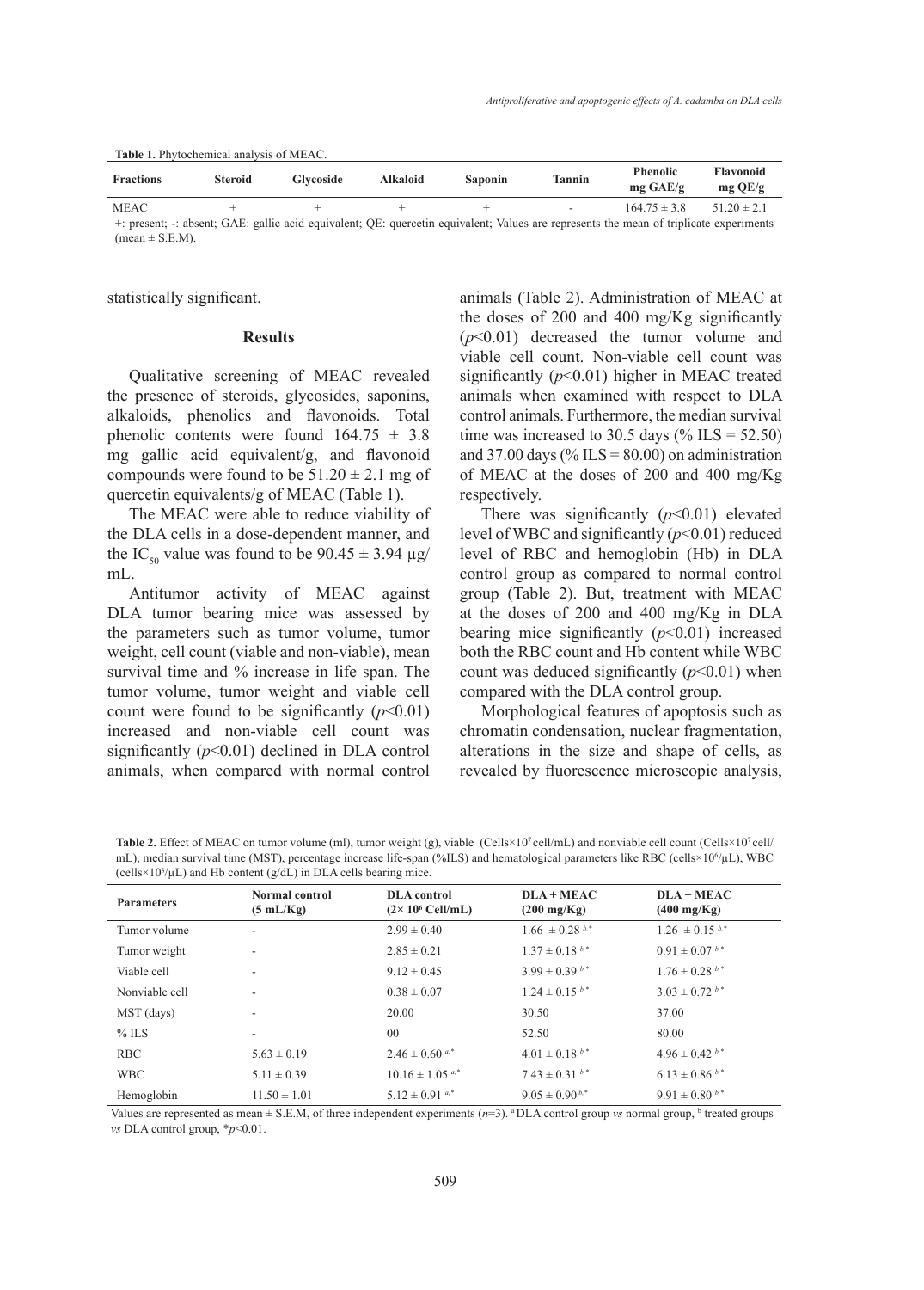

**Figure 1.** Morphological changes in DLA cells after 14 days treatment with MEAC extract. For DLA control group (A), MEAC 200 mg/ Kg (B) and MEAC 400 mg/Kg (C). The cells were stained with acridine orange and ethidium bromide. Blue arrows next to "L" point to live cells; Yellow arrows next to "A" indicate apoptotic cells; and Red arrows next to "N" indicate necrotic cells (magnification at 40X).

were observed predominantly after MEAC treatment. AO penetrates into living cells, emitting green fluorescence after intercalation into DNA. The second dye, EB emits red fluorescence in the cells with an altered cell membrane. Treatment with MEAC at doses 200 and 400 mg/Kg has shown the number of apoptotic cells  $41.66 \pm 1.58$  and  $45.33 \pm 2.82\%$ (Figure 1B and C).

Treatment dependent DNA damage in DLA cells was observed after MEAC treatment compared with the untreated DLA control (Figure 2A), MEACinduced DNA damage even at a low concentration (200 mg/Kg), as indicated by the presence of the DNA tail (Figure 2B). A greater % tail length (distance from DNA head to the end of DNA tail), more extensive were the DNA damage (Figure 2C). Experimental results revealed that MEAC induced substantial DNA damage which was evident from the appearance of comet length  $(9.42 \pm 1.67 \text{ and } 13.17 \pm 3.71 \text{ }\mu\text{M})$  in MEAC (200 and 400 mg/Kg) treated cells (Figure 2D) with respect to the untreated control  $(2.11 \pm$ 0.48 µM). This result could connote that MEAC induced apoptosis followed by DNA damage.

Cells stained with Annexin V-FITC and PI



**Figure 2.** The DNA damage was measured by comet assay after treatment of DLA cells with MEAC extract. The cells were left untreated (A) or treated with MEAC 200 mg/Kg (B) or MEAC 400 mg/Kg (C). The extent of DNA damage was expressed in terms of comet % tail length (D). Data are the mean ± SD from three replicate measurements. Treated groups *vs.* DLA control group, \*\*\**p*<0.001.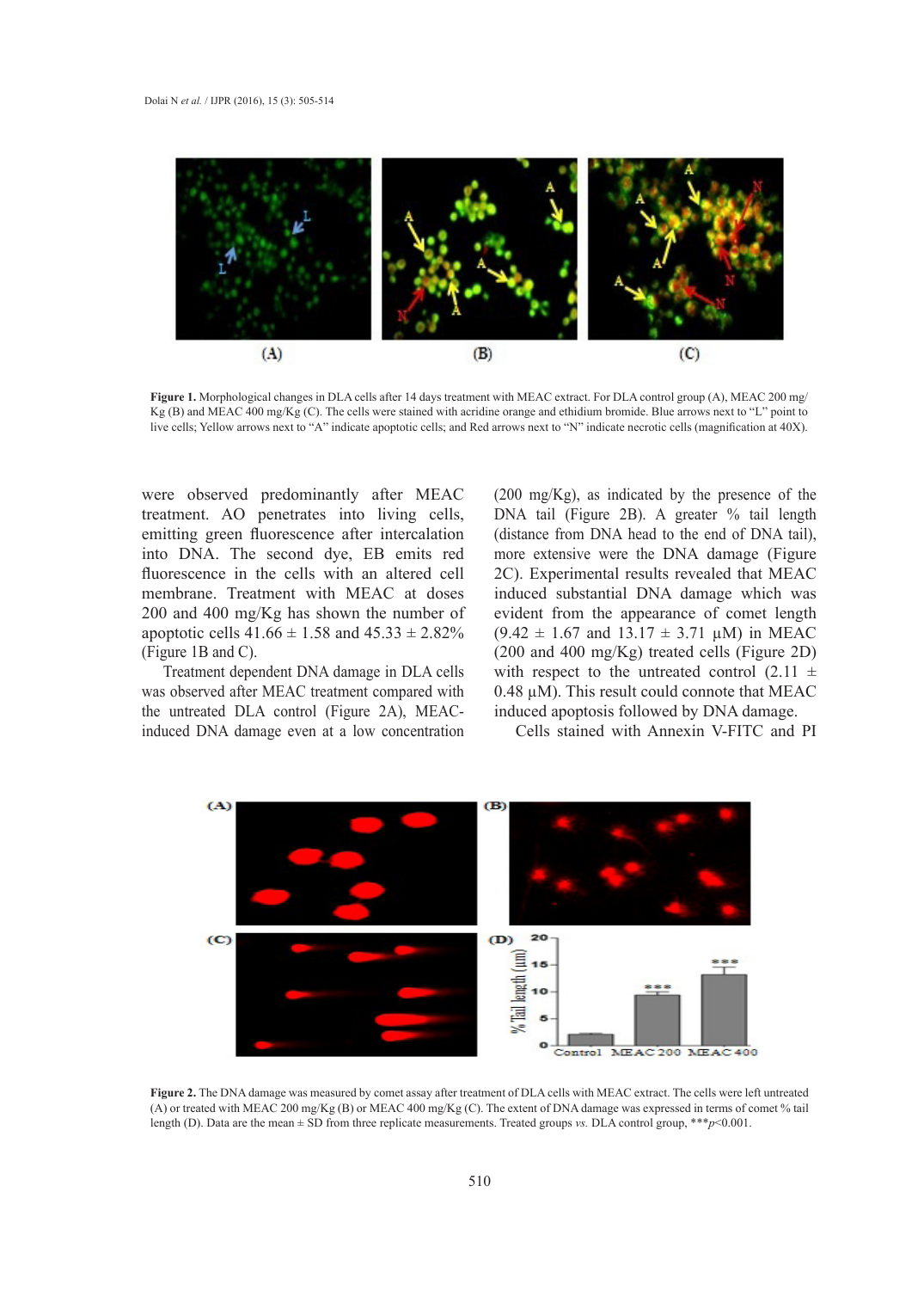

**Figure 3.** Flow cytometry analysis for apoptosis inducing activity of MEAC on DLA cells were labeled with PI and Annexin-V FITC Fluos and then fixed and analyzed on a Flowcytometer. DLA control group (A), MEAC 200 mg/Kg (B) and MEAC 400 mg/Kg (C). Dual parameter dot plot of FITC-fluorescence (x-axis) versus PI-fluorescence (y-axis) has been shown in logarithmic fluorescence intensity. Quadrants: lower left, live cells; lower right, apoptotic cells; upper right, necrotic cells.

were classified as necrotic cells (the upper left quadrant; Annexin− /PI<sup>+</sup> ), late apoptotic cells (the upper right quadrant; Annexin+ /PI<sup>+</sup> ), intact cells (the lower left quadrant; Annexin− /PI<sup>−</sup> ) or early apoptotic cells (the lower right quadrant; Annexin<sup>+</sup> /PI<sup>−</sup> ). The result showed that treatment at different doses of MEAC could quantitatively induce apoptosis in DLA cells (Figure 3A, B and C). Apoptosis ratios for MEAC at the doses 200 and 400 mg/Kg were found to be 43.3% and 52.1%, respectively.

It is well recognized that various pro- and anti-apoptotic proteins are hugely responsible for induction of apoptosis. The expression of pro-apoptotic proteins Bax and as well as antiapoptotic protein Bcl-2 in our mice model were examined to study the effect of the MEAC at the doses 200 and 400 mg/Kg on DLA cells. We observed, in DLA the levels of Bax protein expression increased significantly after MEAC treatment of the tumor host, whereas, no significant change in the level of Bcl-2 was observed (Figure 4A). Interestingly, the Bcl-2/ Bax ratio was significantly decrease follwed by MEAC treatment on DLA cells (Figure 4B).

#### **Discussion**

The present study was carried out to evaluate the antiproliferative activity and apoptosis inducing mechanism of *Anthocephalus cadamba* on Dalton's lymphoma ascites cells treated mice.

Dalton's ascites lymphoma is transplantable, poorly differentiated malignant tumor which appeared originally as lymphocytes in a mouse. It grows in both solid and ascitic forms. From the present experiment, it is limpid that treatment with MEAC at the doses 200 and 400 mg/Kg significantly reduced the tumor volume, tumor weight, tumor cell count (viable and non-viable) when compared to the tumor control group. These results could connote either a direct cytotoxic effect of MEAC on tumor cells or an indirect local effect, which may involve macrophage activation and vascular permeability inhibition (9).

Prolongation of the animal life span was being considered a reliable criterion for the depiction of efficacy of an anticancer agent (14). The increase of life span of tumor bearing mice by reduction of nutritional fluid volume and seization of the tumor growth is a positive result and further corroborates the antitumor effect of MEAC.

Major problems encountered in cancer chemotherapy are myelosuppression and anemia. The anemia exhibited in tumor bearing mice is mainly due to reduction of RBC or hemoglobin percentage and etiology is either iron deficiency or hemolytic/myelopathic conditions (18). Pharmacotherapy with MEAC replenishes the hemoglobin (Hb) content, RBC and WBC count to the normal levels. It is evident from the result that MEAC possess protective action on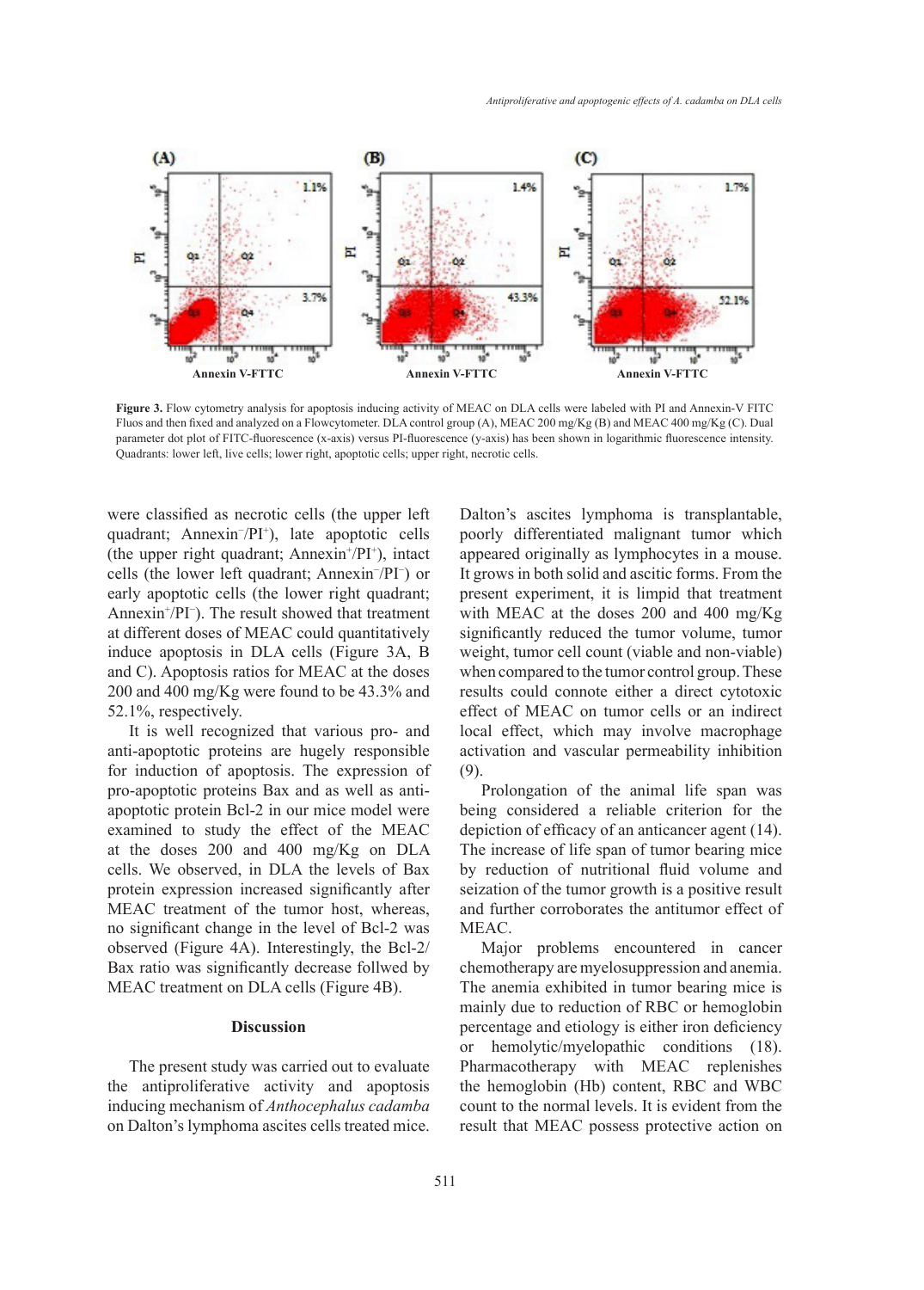

**Figure 4.** DLA lysates [Lane 1- DLA control; Lane 2- MEAC treated 200 mg/Kg and Lane 3- MEAC treated 400 mg/Kg] were subjected to western blot analysis. Pro-apoptotic proteins Bax and anti-apoptotic protein Bcl-2 and visualized by ALP-conjugated secondary antibody. The β-actin band confirmed equal protein loading (A). Quantitative bar diagram showing Bcl-2/Bax expression and ratio (B), Data are the mean ± SD from three replicate measurements. Treated groups *vs.* DLA control group, NS= non significant, \**p*<0.05 and \*\**p*<0.01.

hemopoietic system.

Apoptosis was originally defined by the morphological changes that transpire with notable trustworthiness in a wide variety of cells despite of cell lineage and the method of cell death induction. Consideration of morphology is the most important method for detection of apoptosis (19). In the present experiments, apoptosis associated morphological changes were observed on DLA cells after MEAC treatment by AO/EB double staining method. It should be considered that healthy cells have green nuclei and uniformly chromatin with intact cell membrane, the cells undergoing apoptosis have orange or green nuclei with condensed chromatin and the necrotic cells have red nuclei with damaged cell membrane (16). Most of the cells treated with MEAC were apoptotic with green or orange fragmented nuclei which were also in accordance with relatively low cell viability. Our results by AO/EB double staining confirmed that MEAC could induce cell death through apoptosis.

DNA damage-induced apoptosis mainly proceeds through the mitochondrial pathway of caspase activation (20). Hence in order to understand the level of DNA damage followed by apoptosis, we had scrutinized the DNA damage by comet assay. The comet assay is a relatively fast, simple, and sensitive technique for the analysis of DNA damage in all cell types, and combines the simplicity of biochemical techniques for detecting DNA single-strand

breaks, alkali-labile sites and cross-linking, with the single cell approach typical of cytogenetic assays (17). DNA damage in proliferating cells activates a pathway which arrests cell division to allow either DNA repair or induction of cell death by apoptosis. Under alkaline conditions, necrotic or apoptotic cells can result in comets with small or nonexistent head and large diffuse tails (called a ''hedgehog" comet) as observed on DLA cells after treatment with MEAC (20). MEAC induced substantial DNA damage which was evident from the appearance of comet like features with considerable comet tail length  $(9.42 \pm 1.67)$  and  $13.17 \pm 3.71 \mu M$ ) at the doses 200 and 400 mg/ Kg respectively.

To investigate the % of cell undergoes apoptosis of MEAC we perform double labeling techniques using Annexin-V/PI staining followed by FACS to distinguish between apoptotic and necrotic cells. Annexin V binds to phosphatidylserine (PS) in a calcium-dependent manner. PS was normally found only on the intracellular leaflet of the plasma membrane in healthy cells (19). Early apoptosis, membrane asymmetry is lost and PS translocates to the external leaflet. Fluorochromelabeled Annexin-V then specifically target and identify apoptotic cells and excludes necrotic cells as PI unable to bind. At late stage apoptotic cells and necrotic cells will stain positively, due to the passage of these dyes into the nucleus where they bind to DNA (2). Presented flowcytometric data revealed that, increase in MEAC dose from 200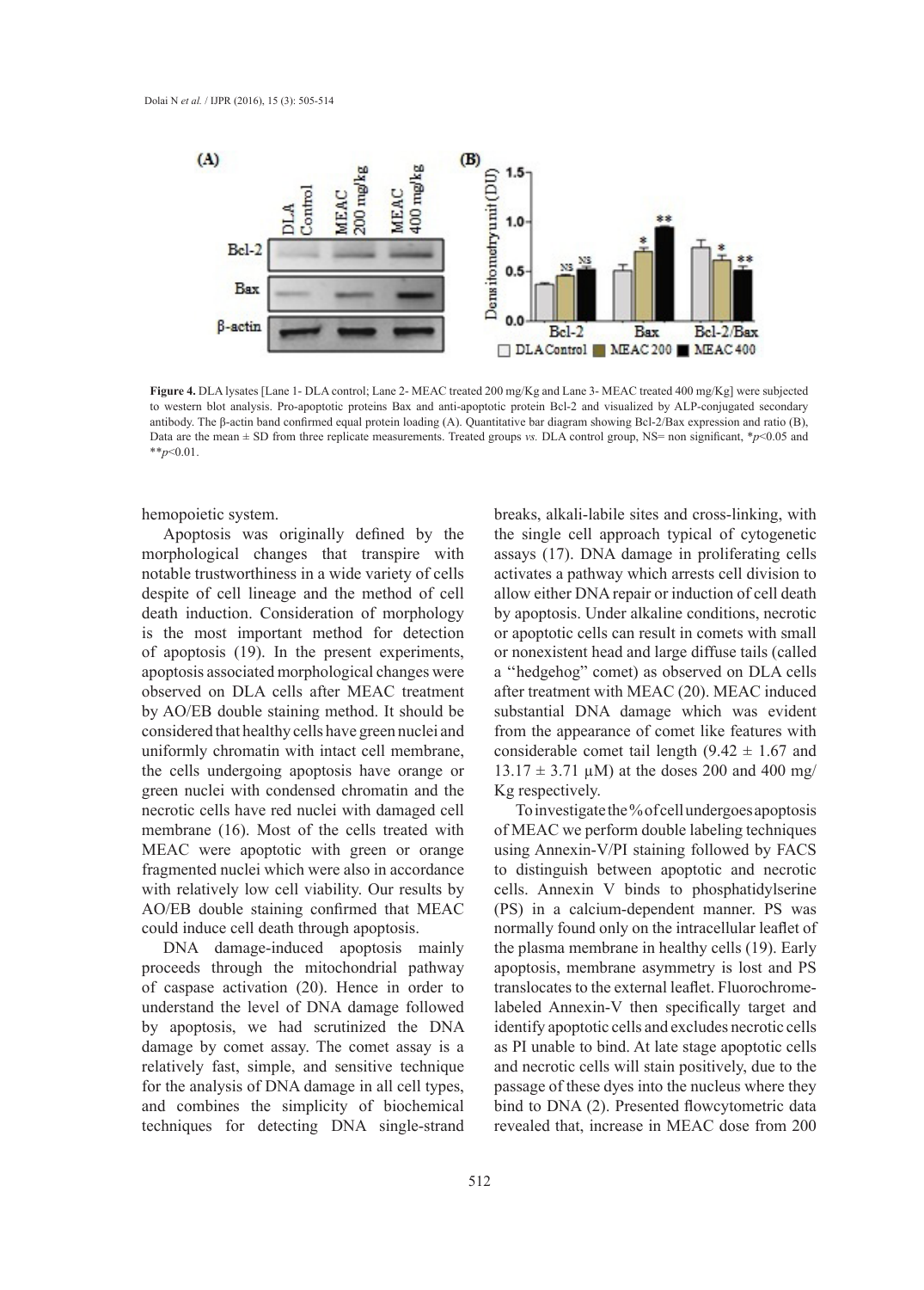to 400 mg/Kg, severely increased in the apoptosis of DLA cells was observed suggesting that the mode of cell death is increasing apoptosis.

Apoptosis is a tightly regulated process, which involves changes in the expression of distinct genes. Bcl-2 family proteins that consist of anti-apoptotic and pro-apoptotic members are important regulators of apoptosis (1). Over expression of pro-apoptotic Bax induces the release of cytochrome c from mitochondria. Released cytochrome c contributes to apoptosis through binding Apaf-1 and caspase-9, whereas, anti-apoptotic Bcl-2 binds to Bax and can form heterodimers, which inhibit Bax activity and block apoptosis in cells. The ratio of Bcl-2 to Bax protein has been reported to be associated with apoptosis, and used as a predictive marker for therapeutic response to radiotherapy (2). Present experiment revealed that MEAC treatment to DLA cells resulted in a dose-dependent increase in the level of Bax with a concomitant decrease in Bax/Bcl-2 ration. This suggested that a critical determinant of the overall propensity of cells were undergoing apoptosis at aforementioned treatment.

#### **Conclusion**

Present investigation is quite encouraging as it explores that methanol extract of *A. cadamba*  could induce apoptosis in DLA cells through cell cycle arrest and as well as by modulation of balance between pro- and anti-apoptotic proteins. Phytochemical study confirmed the presence of compounds namely triterpenoid, glycosides, alkaloids, phenolics and flavonoids in MEAC which may possess these properties. The apoptosis inducing property of MEAC on DLA cells in animal model suggests the development of a chemopreventive agent active in cancer therapy.

#### **Acknowledgements**

The authors are thankful to the authority of Jadavpur University, Kolkata 700032 for providing necessary facilities and UGC-RGNF [F1-17.1/2011-12/RGNF-SC-WES-1705/(SA-III/Website)], New Delhi, India for financial assistance of this research work. The authors thank to Mr. Atul Katarkar (IICB-Kolkata) for his kind help in apoptosis detection analysis.

#### **References**

- Chatterjee S, Biswas G, Chandra S, Saha GK and (1) Acharya K. Apoptogenic effects of *Tricholoma giganteum* on Ehrlich's ascites carcinoma cell. *Bioprocess Biosyst. Eng.* (2013) 36: 101–7.
- Bhattacharyya A, Choudhuri T, Pal S, Chattopadhyay (2) S, Datta GK, Sa G and Das T. Apoptogenic effects of black tea on Ehrlich's ascites carcinoma cell. *Carcinogenesis* (2003) 24: 75–80.
- Umachigi SP, Kumar GS, Jayaveera KN, Kishore DVK, (3) Ashok Kumar CK and Dhanpal R. Antimicrobial, wound healing and antioxidant activities of *Anthocephalus cadamba*. *African J. Tradi. Compl. Alt. Med.* (2007) 4: 481–7.
- Alam MA, Raushanara A, Nusrat S, Mostafizur (4) R, Muntasir MM, Lutfun N and Satyajit DS. Antidiarrhoeal property of the hydroethanolic extract of the flowering tops of *Anthocephalus cadamba. Brazilian J. Pharmacog.* (2008) 18: 155–9.
- (5) Sianne S and Fanie RH. Antimalarial activity of plant metabolite. *Nat. Prod. Rep.* (2002) 19: 675–692.
- (6) Kapil A, Koul I and Suri OP. Antihepatotoxic effects of chlorogenic acid from *Anthocephalus cadamba*. *Phytother. Res.* (1995) 9: 189–193.
- (7) Kodangula SC, Borthakur A and Kodangala SP. Antiinflammatory effect of the methanol extract from *Anthocephalus cadamba* stem bark in animal modelsa. *Int. J. Plant. Biol.* (2010) 1: 30–2.
- Acharyya S, Dash GK, Mondal S and Dash SK. Studies (8) on Glucose Lowering Efficacy of the *Anthocephalus cadamba* (Roxb.) Miq. roots. *Int. J. Pharma. Bio. Sci.* (2010) 1: 1–9.
- Dolai N, Karmakar I, Kumar RBS, Kar B, Bala A (9) and Haldar PK. Evaluation of antitumor activity and *in vivo* antioxidant status of *Anthocephalus cadamba* on Ehrlich ascites carcinoma treated mice. *J. Ethnopharmacol.* (2012a) 142: 865–870.
- Evans WC. *Trease and Evan Pharmacognosy*. 14th ed. (10) London, Bailiere Tindall W.B. Saunders Company Ltd (1996) 293–575.
- (11) Naskar S, Mazumder UK, Pramanik G, Bala A, Haldar PK, Islam A and Gupta M. Comparative in vitro antioxidant activity of different parts of *Cocos nucifera* (Linn.) on reactive oxygen and nitrogen species. *Int. J. Pharm. Pharm. Sci.* (2011) 3: 104–7.
- Bhattacharya S, Prasanna A and Haldar PK. Evaluation (12) of antiproliferative activity of *Trichosanthes dioica* root against Ehrlich ascites carcinoma cells. *Academic J. Cancer Res.* (2011) 4: 38–42.
- (13) Dolai N, Karmakar I, Kumar RBS, Bala A, Majumder UK and Haldar PK. Antitumor potential of *Castanopsis indica* (Roxb. ex. Lindl.) A. DC. leaf extract against Ehrlich's ascites carcinoma cell. *Indian J. Exp. Biol.* (2012b) 50: 359–365.
- (14) Haldar PK, Kar B, Bala A, Bhattacharya S and